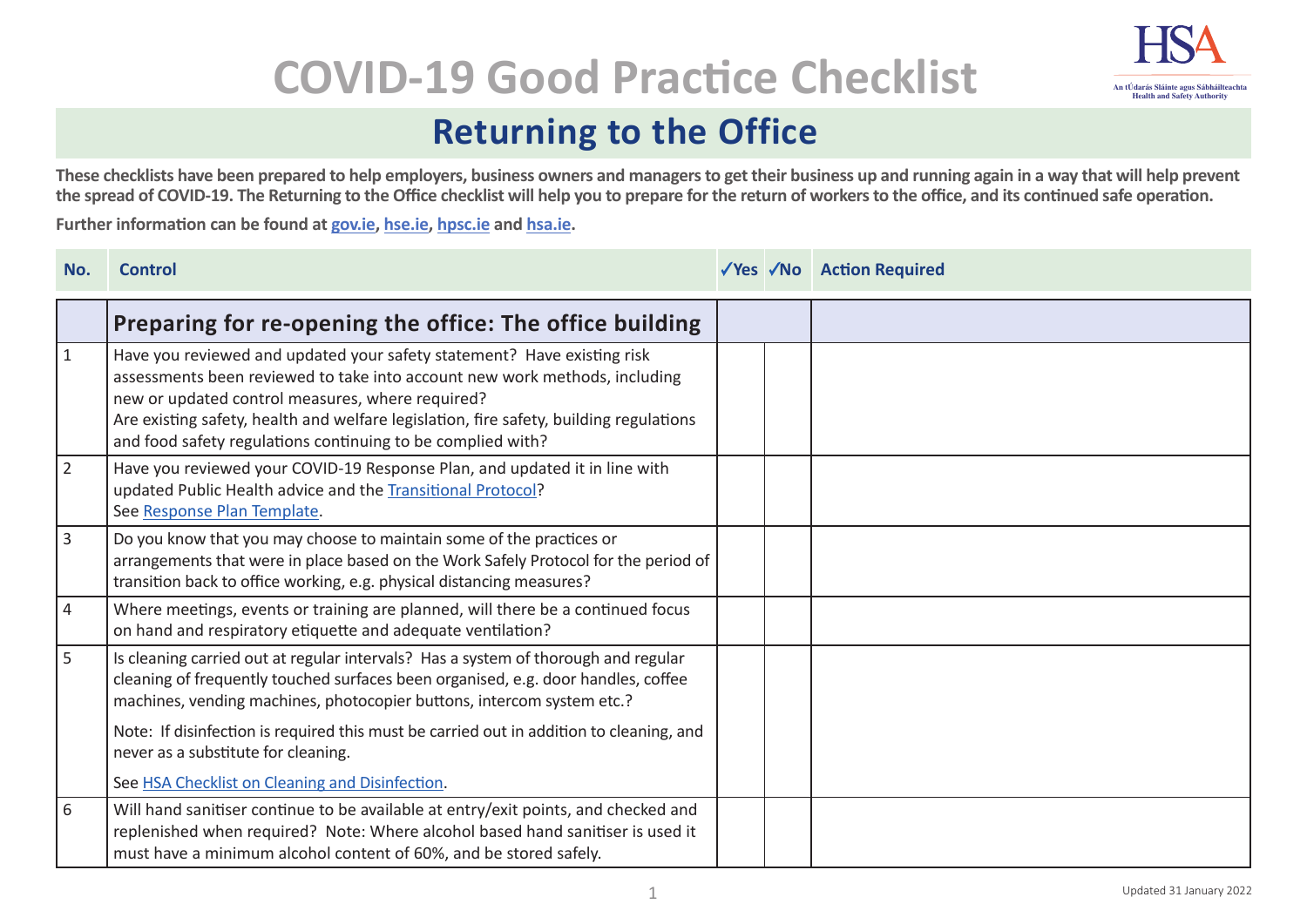### **COVID-19 Good Practice Checklist Returning to the Office**

| No.         | <b>Control</b>                                                                                                                                                                                                                                                                                                                            |  | √Yes √No Action Required |
|-------------|-------------------------------------------------------------------------------------------------------------------------------------------------------------------------------------------------------------------------------------------------------------------------------------------------------------------------------------------|--|--------------------------|
| $ 7\rangle$ | Are appropriate measures in place to ensure the workplace is ventilated? See HSA<br>Checklist on Ventilation for further guidance.                                                                                                                                                                                                        |  |                          |
| 8           | Are ventilation and extraction systems cleaned and maintained before the office<br>re-opens and at set intervals? Have you measures in place to ensure they are used<br>properly?                                                                                                                                                         |  |                          |
| 9 ا         | Are COVID-19 posters displayed in key areas of the workplace, e.g. entry/exit<br>points, canteen, general office area, and staff notice boards?                                                                                                                                                                                           |  |                          |
|             | See hsa.ie/covid19 for a list of HSE-HPSC and other gov.ie posters and video<br>resources, including ones on hand hygiene, respiratory etiquette and ventilation.                                                                                                                                                                         |  |                          |
|             | See translated COVID-19 resources from hse.ie and hsa.ie.                                                                                                                                                                                                                                                                                 |  |                          |
|             | Preparing for re-opening the office: Workers                                                                                                                                                                                                                                                                                              |  |                          |
| 10          | Have you a system in place to keep up to date with the latest COVID-19 advice<br>from Government and to pass that advice on to workers?                                                                                                                                                                                                   |  |                          |
| 11          | Have workers been provided with a briefing on COVID-19 infection prevention and<br>control (IPC) measures?                                                                                                                                                                                                                                |  |                          |
| 12          | Where a person(s) is unable to return to the workplace due to COVID-19 have<br>you reviewed the Interim Guidance for Employers on Fitness for Work following<br>COVID-19 Absence, and considered alternative measures where possible for the<br>individual(s)? Have you informed them about the Fitness for Work Guidance for<br>workers? |  |                          |
| 13          | Has a Lead Worker Representative(s) been appointed, and have you provided their<br>details to workers, including details of the role of a LWR?                                                                                                                                                                                            |  |                          |
| 14          | Did you inform the LWR about the HSA Checklist, online course and poster for<br>Lead Worker Representatives, to help them with their role? These resources are<br>free and available at hsa.ie/covid19. ?                                                                                                                                 |  |                          |
| 15          | Are support systems in place for workers? Do they know where to find<br>information on managing health and wellbeing during COVID-19, e.g. HSA podcast<br>and videos?                                                                                                                                                                     |  |                          |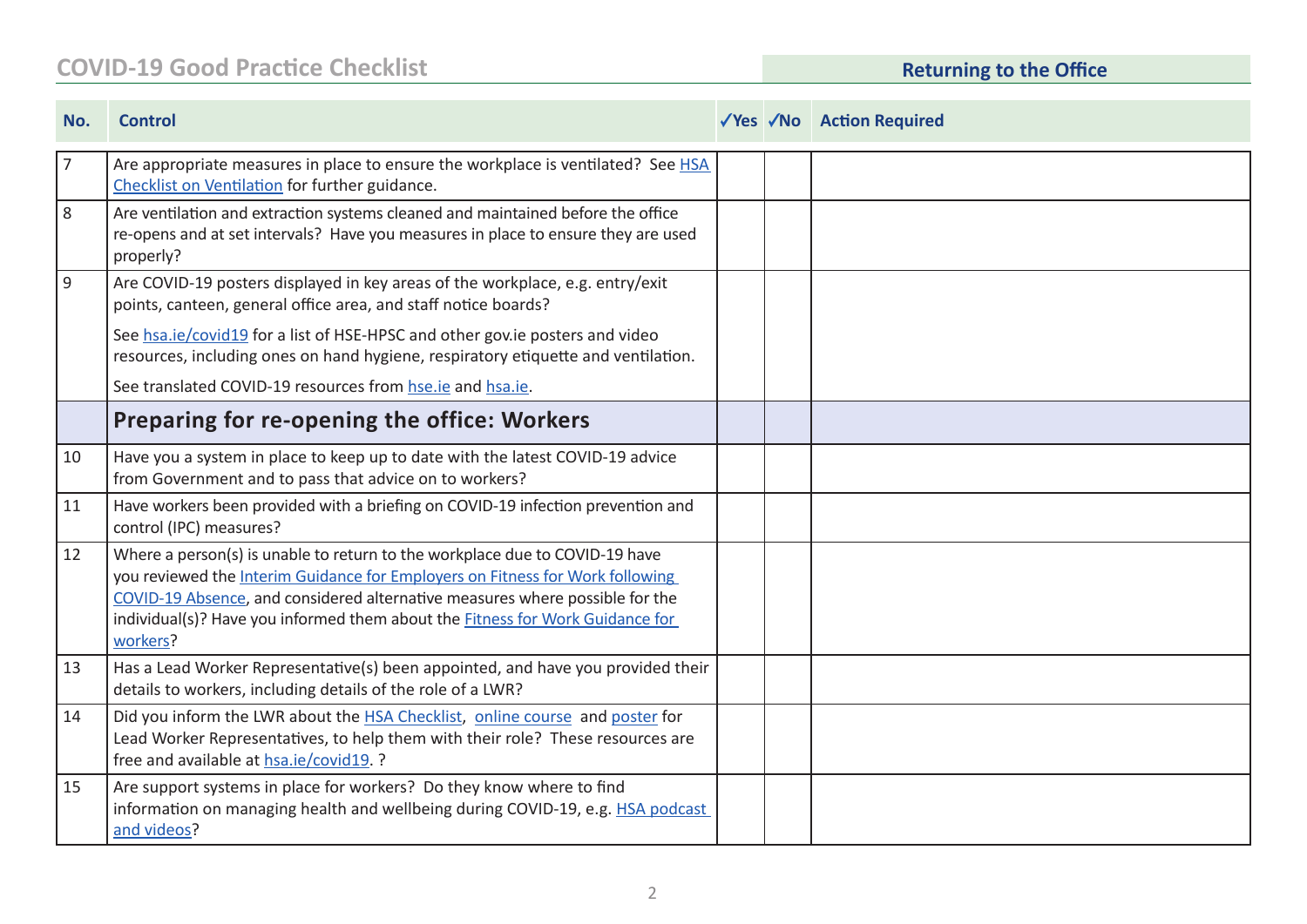### **COVID-19 Good Practice Checklist Returning to the Office**

| No. | <b>Control</b>                                                                                                                                                                                                                                                                                                                                     |  | √Yes √No Action Required |
|-----|----------------------------------------------------------------------------------------------------------------------------------------------------------------------------------------------------------------------------------------------------------------------------------------------------------------------------------------------------|--|--------------------------|
| 16  | Is there a system in place for keeping attendance information?<br>Note: While the need to maintain a contact log with details of workers and visitors to<br>a workplace has been removed, you may need to provide attendance information,<br>as appropriate, in the event the local Department of Public Health has to investigate<br>an outbreak. |  |                          |
|     | <b>Rapid Antigen Diagnostic Tests (RADTs)</b>                                                                                                                                                                                                                                                                                                      |  |                          |
| 17  | If you are considering a RADT programme for your workplace, have you<br>consulted with workers and their representatives? This can be done as part of the<br>implementation of the COVID-19 Response Plan and should include involvement<br>of the Lead Worker Representative(s) and the Safety Representative(s).                                 |  |                          |
|     | Note: Workers participation in RADTs is voluntary and they do not have to<br>participate in it if they so wish.                                                                                                                                                                                                                                    |  |                          |
| 18  | If setting up a Rapid Antigen Diagnostic Testing (RADT) regime for the office, have<br>you reviewed the measures outlined in the Transitional Protocol (Section C10.)?                                                                                                                                                                             |  |                          |
|     | Have you completed a written risk assessment of this new work activity, and<br>specific risks? Have you taken account of Public Health recommendations and the<br>manufacturer's instructions in doing so?                                                                                                                                         |  |                          |
|     | See the Health Products Regulatory Authority website and HSA Checklist on RADTs                                                                                                                                                                                                                                                                    |  |                          |
|     | Note: Even if RADTs are introduced, other infection prevention and control measures,<br>such as hand washing, wearing masks/coverings, respiratory etiquette, and ventilation,<br>all still need to be adhered to in full.                                                                                                                         |  |                          |
|     | <b>Working in the office:</b>                                                                                                                                                                                                                                                                                                                      |  |                          |
| 19  | Have you provided information and advice to workers on hand hygiene,<br>respiratory etiquette, and the importance of good ventilation?                                                                                                                                                                                                             |  |                          |
| 20  | Where hot desks are used are appropriate cleaning materials in place for workers to<br>clean the area before and after use?                                                                                                                                                                                                                        |  |                          |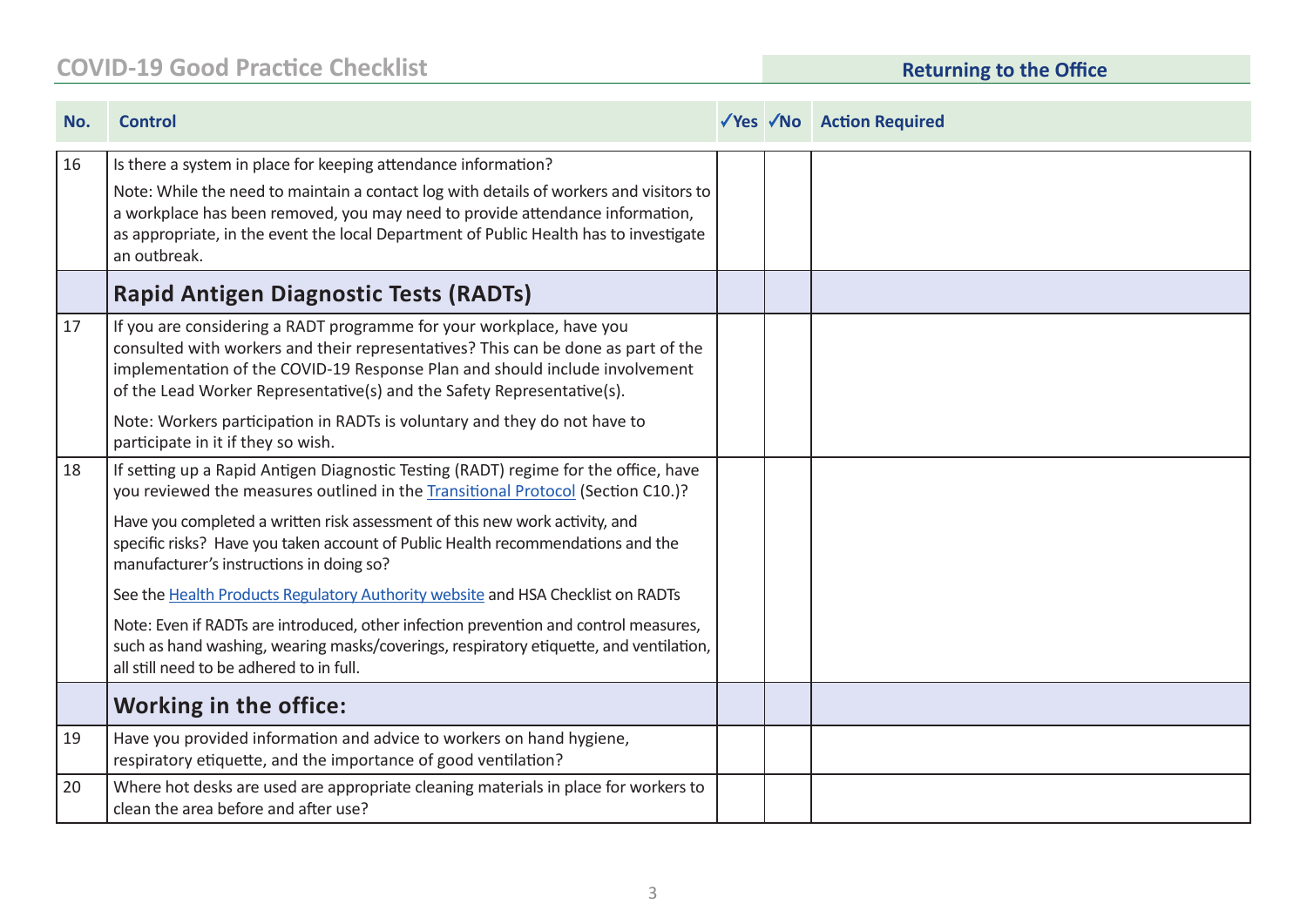### **COVID-19 Good Practice Checklist Returning to the Office**

| No. | <b>Control</b>                                                                                                                                                                                                                                                              |  | √Yes √No Action Required |
|-----|-----------------------------------------------------------------------------------------------------------------------------------------------------------------------------------------------------------------------------------------------------------------------------|--|--------------------------|
| 21  | Are measures in place to help workers with additional needs to comply with<br>workplace procedures e.g. communication tools such as signs or clear, easy to<br>understand announcements to convey health and safety messages?                                               |  |                          |
| 22  | Can workers work comfortably in the ventilated workspace?                                                                                                                                                                                                                   |  |                          |
|     | Note: Desk or ceiling fans should not be used in poorly ventilated areas as they<br>may only recirculate virus droplets. Fans should only be used in areas where there<br>is a single occupant.                                                                             |  |                          |
| 23  | Have workers been provided with cleaning materials such as wipes as well as waste<br>bins/bin bags?                                                                                                                                                                         |  |                          |
|     | Have they been advised to clean their own personal work equipment, e.g. telephone<br>hand sets, and not to share phones, pens, or other items with their co-workers?                                                                                                        |  |                          |
| 24  | For meetings, events or training is hand and respiratory etiquette and adequate<br>ventilation in place?                                                                                                                                                                    |  |                          |
|     | <b>Isolation procedures:</b>                                                                                                                                                                                                                                                |  |                          |
| 25  | Have you informed workers if they have signs and symptoms of COVID-19 to stay<br>at home from work, self-isolate and get tested?                                                                                                                                            |  |                          |
| 26  | Have you informed workers to stay at home from work if they test positive for<br>COVID-19, and to follow Public Health advice with regard to their test result (PCR<br>or Antigen)?                                                                                         |  |                          |
| 27  | Have workers been informed about the procedures to follow should they<br>develop signs or symptoms of COVID-19 at work.                                                                                                                                                     |  |                          |
| 28  | Has an isolation area(s) been identified and sign-posted in advance, for dealing<br>with a suspected case(s) of COVID-19 in the office? Is there a COVID-19<br>response manager and team in place to deal with such cases? See section C4.<br>of the Transitional Protocol. |  |                          |
| 29  | Is the designated isolation area(s) away from the main office, and behind a closed<br>door? Where a closed door is not possible is the designated area well away from<br>workers and others?                                                                                |  |                          |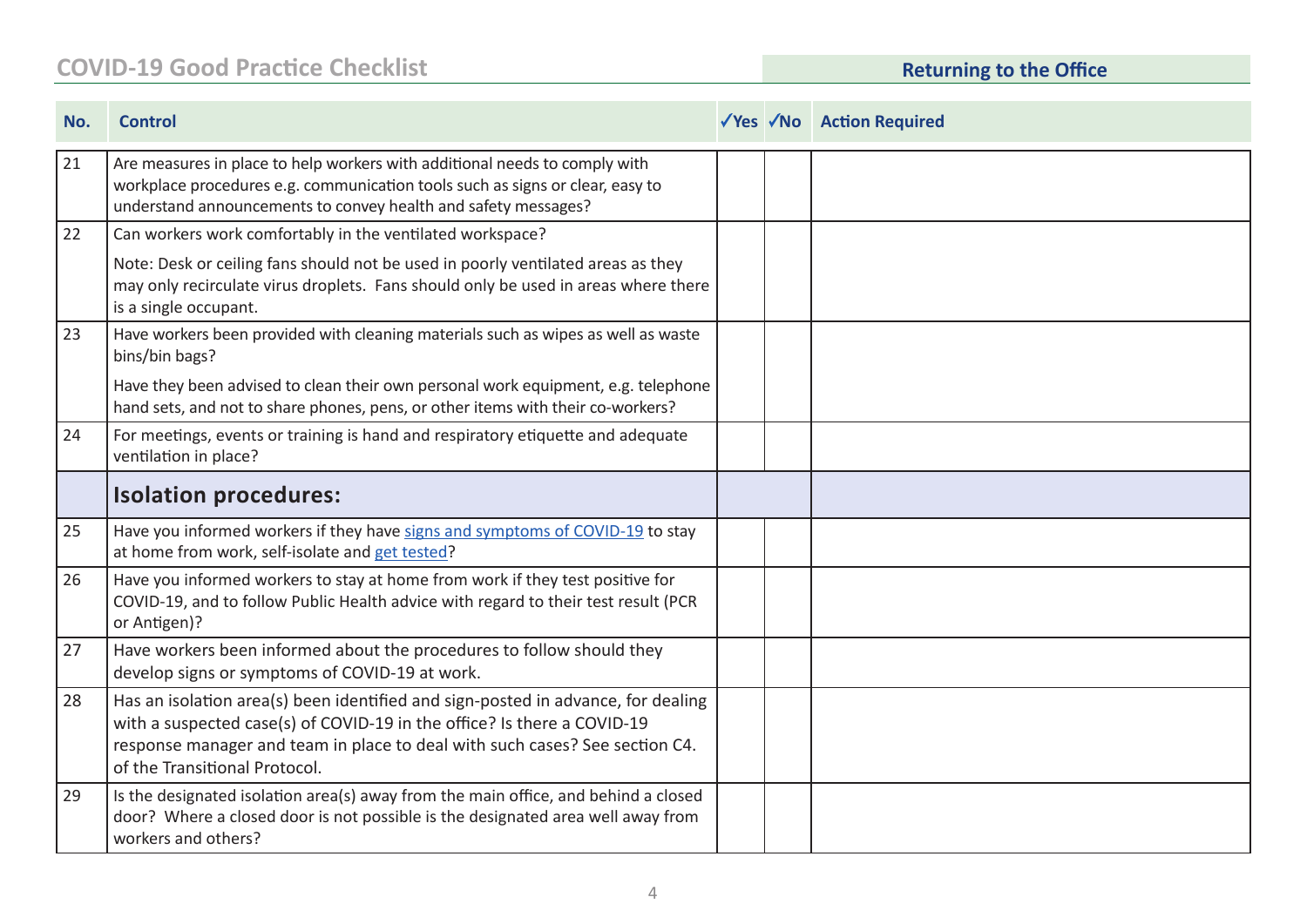#### **COVID-19 Good Practice Checklist**

**Returning to the Office** 

| No. | <b>Control</b>                                                                                                                                                                                                                                                                                                      |  | √Yes √No Action Required |
|-----|---------------------------------------------------------------------------------------------------------------------------------------------------------------------------------------------------------------------------------------------------------------------------------------------------------------------|--|--------------------------|
| 30  | Has the isolation area(s) a window that can be opened for ventilation? Are<br>necessary items provided, e.g. PPE, medical grade or respirator mask, tissues, hand<br>sanitiser, disinfectant and/or wipes, waste bin/bags?                                                                                          |  |                          |
| 31  | Is there a system in place for managing waste disposal, in particular COVID-19<br>contaminated or suspected COVID-19 contaminated waste? See HSA Checklist on<br><b>Cleaning and Disinfection.</b>                                                                                                                  |  |                          |
|     | <b>Canteen and welfare facilities:</b>                                                                                                                                                                                                                                                                              |  |                          |
| 32  | Are frequently touched surfaces in the canteen cleaned regularly and thoroughly<br>e.g. door handles, fridge door, kettle, taps, etc.?                                                                                                                                                                              |  |                          |
| 33  | Have workers been advised not to share utensils, cups, food, drinks etc.?                                                                                                                                                                                                                                           |  |                          |
| 34  | Are toilets and handwashing facilities cleaned regularly, paper towels provided,<br>and a system in place for checking and replenishing stocks?                                                                                                                                                                     |  |                          |
|     | Travelling to, from or for work:                                                                                                                                                                                                                                                                                    |  |                          |
| 35  | Have you advised workers travelling on public transport to and from work that<br>they must wear a face mask/covering and to wash their hands with soap and<br>water or hand sanitiser before and after being on public transport?                                                                                   |  |                          |
| 36  | If using their personal cars for work, have you advised workers that they should<br>consider wearing a face mask/covering? Have you advised them to partially open<br>car windows on opposite sides to improve ventilation, and not to set ventilation<br>systems to recirculate air, which could spread the virus? |  |                          |
| 37  | Where an office worker is travelling for their job have you provided them with cleaning<br>materials (e.g. wipes, hand sanitiser) to clean their hands and vehicle, in particular<br>frequently touched surfaces, before and after use of the vehicle?                                                              |  |                          |
| 38  | Have you advised workers they should wash their hands or use hand sanitiser<br>before entering or leaving the office?                                                                                                                                                                                               |  |                          |
| 39  | Where overseas work-related travel is taking place, do you regularly check<br>gov.ie for updated information on travel restrictions and requirements and advise<br>workers to do the same?                                                                                                                          |  |                          |